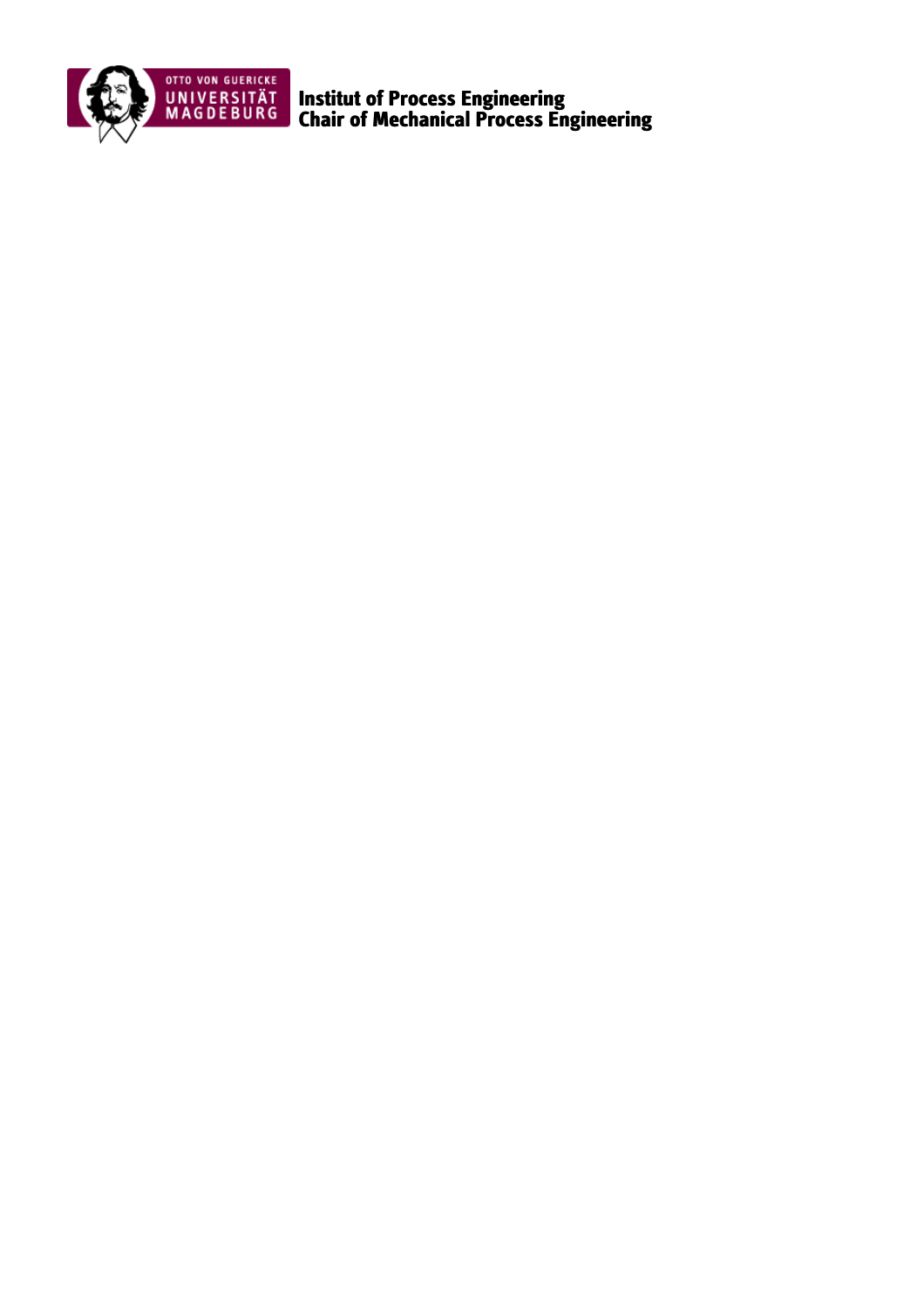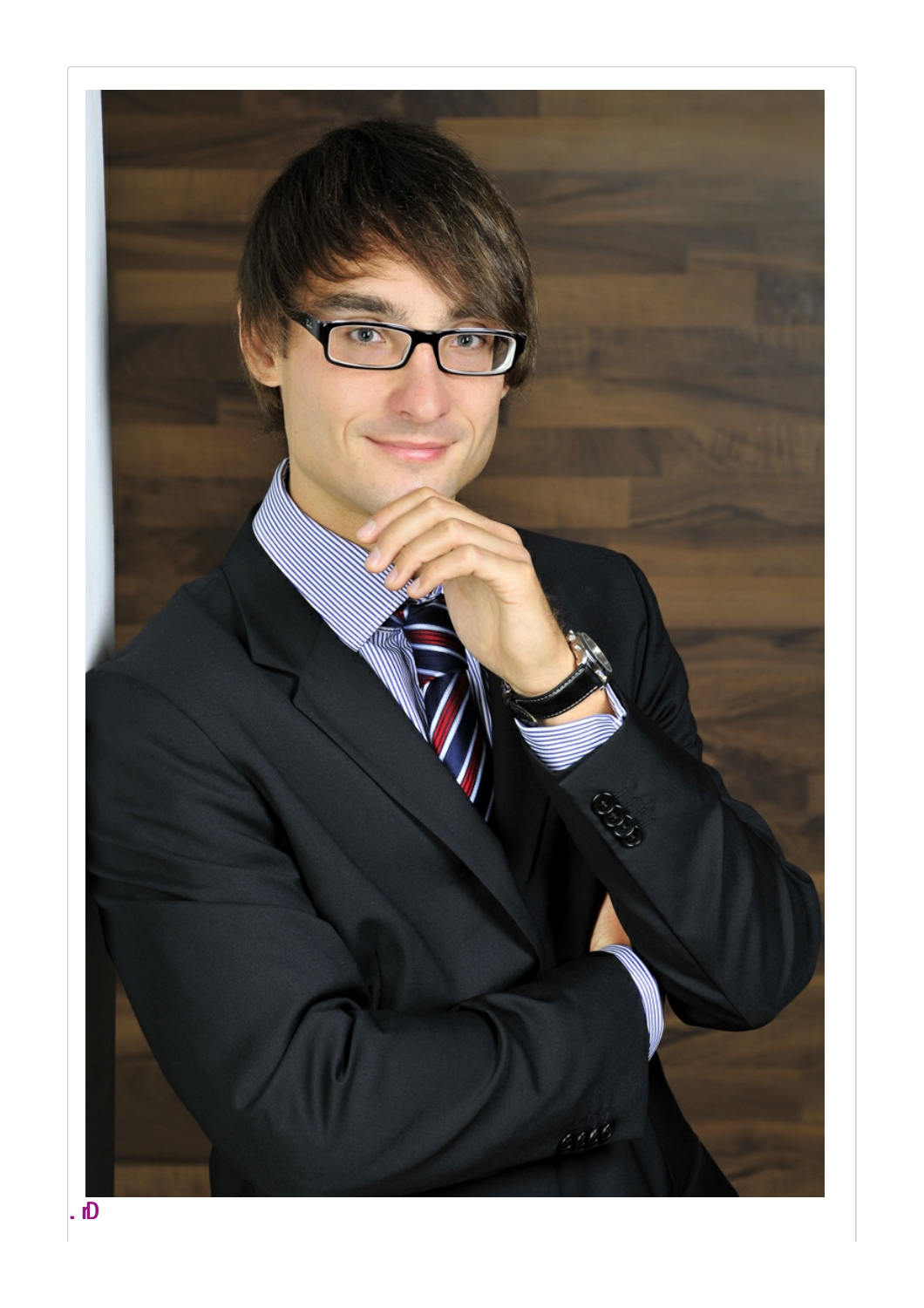Fakultät für Verfahrens- und Systemtechnik Institut für Verfahrenstechnik Lehrstuhl Mechanische Verfahrenstechnik

Universitätsplatz 2, 39106 Magdeburg, G10-223

Tel.: +49 391 [67-52190](tel: +49 391 67-52190)

[fabian.sewerin@ovgu.de](mailto:fabian.sewerin@ovgu.de)

**[Vita](#page-2-0)**

## <span id="page-2-0"></span>**Summary**

Fabian Sewerin's research is focused on the physical description of turbulent flows in which particles are immersed that may interact with each other and with the ambient fluid both mechanically and chemically. These dispersed multiphase flows occur in many environmental and engineering applications, ranging from the atmospheric condensation of clouds and the formation of soot in hydrocarbon flames to the combustion of metal powders and the cultivation of cells. In order to enhance our physical understanding and augment prediction and design capacities, Fabian's long-term objective is to establish model formulations for multiphase flows that require a minimum of experimental calibration and to develop innovative numerical solution schemes that achieve an optimal balance of accuracy and computational expense, while minimizing user intervention. With the aid of the combined physical descriptions and numerical methods, Fabian works on answering open questions on the realizability of emerging technologies that could assist the industrialization of regenerative therapies and the transition to a sustainable energy economy.

#### **Method development**

PDF methods for turbulent particle-laden flows Eulerian stochastic solution methods ‣ Direct discretization methods based on moving meshes ‣ GPU acceleration

# **About myself**

Fabian obtained a Diploma in Aerospace Engineering from the Technical University of Munich and a Master of Science in Solid Mechanics from the University of California at Berkeley. During his stay at Berkeley, he was supported by a University Scholarship of the German-American Fulbright Commission. From 2013 to 2017, Fabian worked at the Imperial College in London as a doctoral researcher, exploring the use of graphics cards to accelerate combustion simulations and enhancing the large eddy simulation framework by a capacity to predict aerosol size distributions. The applications he considered in this context encompassed crystal precipitation, droplet condensation and soot formation. Towards the end of his PhD, Fabian was appointed lecturer at the Technical University of Braunschweig. Here, he taught classes on finite element methods, continuum mechanics and stochastic analysis. Since 2021, Fabian has been establishing a Junior Research Group on Dispersed Multiphase Flows within the Emmy Noether Program of the German Research Foundation. His group develops a probabilistic modelling framework for turbulent flows with immersed particles that circumvents existing mathematical and physical assumptions and can be deployed to analyze and design metal fuel combustors and bioreactors for the cultivation of stem cells.

| $2021 -$ Present | Emmy Noether Junior Research Group Leader |
|------------------|-------------------------------------------|
|                  | Otto-von-Guericke-Universität Magdeburg   |
| $2017 - 2020$    | Lecturer                                  |
|                  | Technische Universität Braunschweig       |